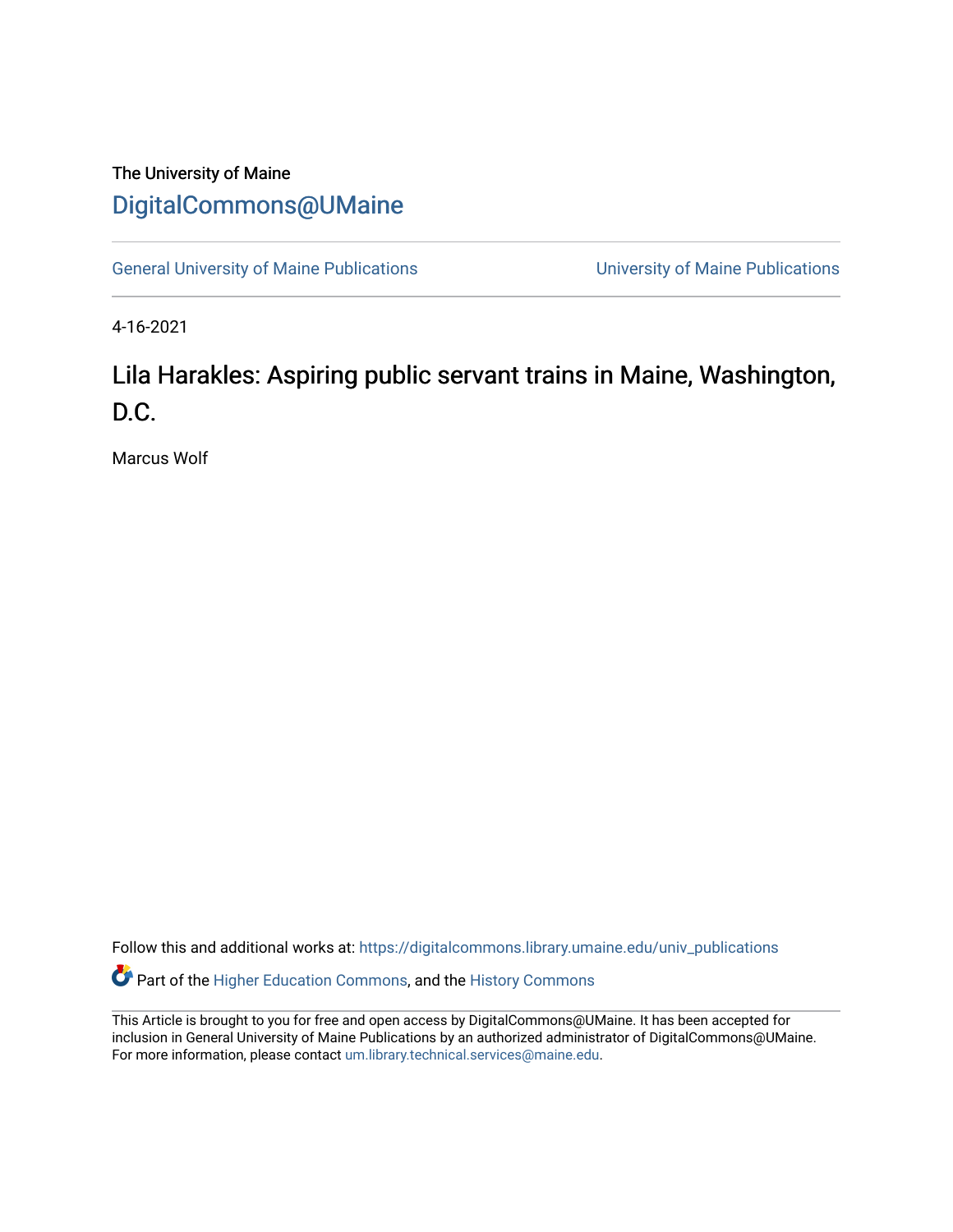

**SUBSCRIBE NOW** 

**in box?** 

### **Recent Posts**

Camire to take part in free webinar about nutritional supplements for older adults

Published: April 16, 2021

#### Lila Harakles: Aspiring public servant trains in Maine, Washington, D.C.

Published: April 16, 2021

#### Abdelrhman Attia: Compassion, support draws student from Egypt to UMaine

Published: April 16, 2021

#### Fuller talks Fiddleheads with Calais Advertiser

Published: April 16, 2021

#### News Center cites Sorg report in coverage of our arrest rise in Portland

Published: April 16, 2021

## **UMaine Today**





## Lila Harakles: Aspiring public servant trains in Maine, Washington, D.C.

#### April 16, 2021

From studying in North Stevens Hall to interning on Capitol Hill, Lila Harakles' academic journey taught her what it means to be a public servant

The University of Maine junior from Kennebunk translated her classroom instruction to the field in January 2020 when she began her UMaine Congressional Internship with U.S. Sen. Susan Collins. For the following year, she aided the senator's staff in Washington, D.C., Bangor, Biddeford and Portland.

By the time Harakles, a political science and philosophy major, set foot in the nation's capital to begin her internship, the House of Representatives delivered the first articles of impeachment against former President Donald Trump to the Senate. The nervousness she had about starting the job vanished as she jumped right into work at "this insanely busy time in the office," she says. While interning in Washington D.C., Harakles researched materials for legislation, tracked bills, engaged with constituents and attended hearings.

The COVID-19 pandemic forced Harakles to leave the nation's capital early, but her internship continued by working with Sen. Collins' staff at three Maine offices to help constituents navigate issues with federal institutions. The experience, Harakles says, instilled a newfound joy for assisting others and taught her how to listen and practice compassion with people she served.

"Collins' office gave me confidence to pursue politics as a career and showed me that it's not all always cutthroat debates and media clips," Harakles says. "The government is about real people, and now I have a better understanding of what that means."

Harakles' passion for politics sparked while taking a first-year-level Introduction to Government course with Mark Brewer, the political science professor who later encouraged her to pursue the naroccional internehin and other opportunities